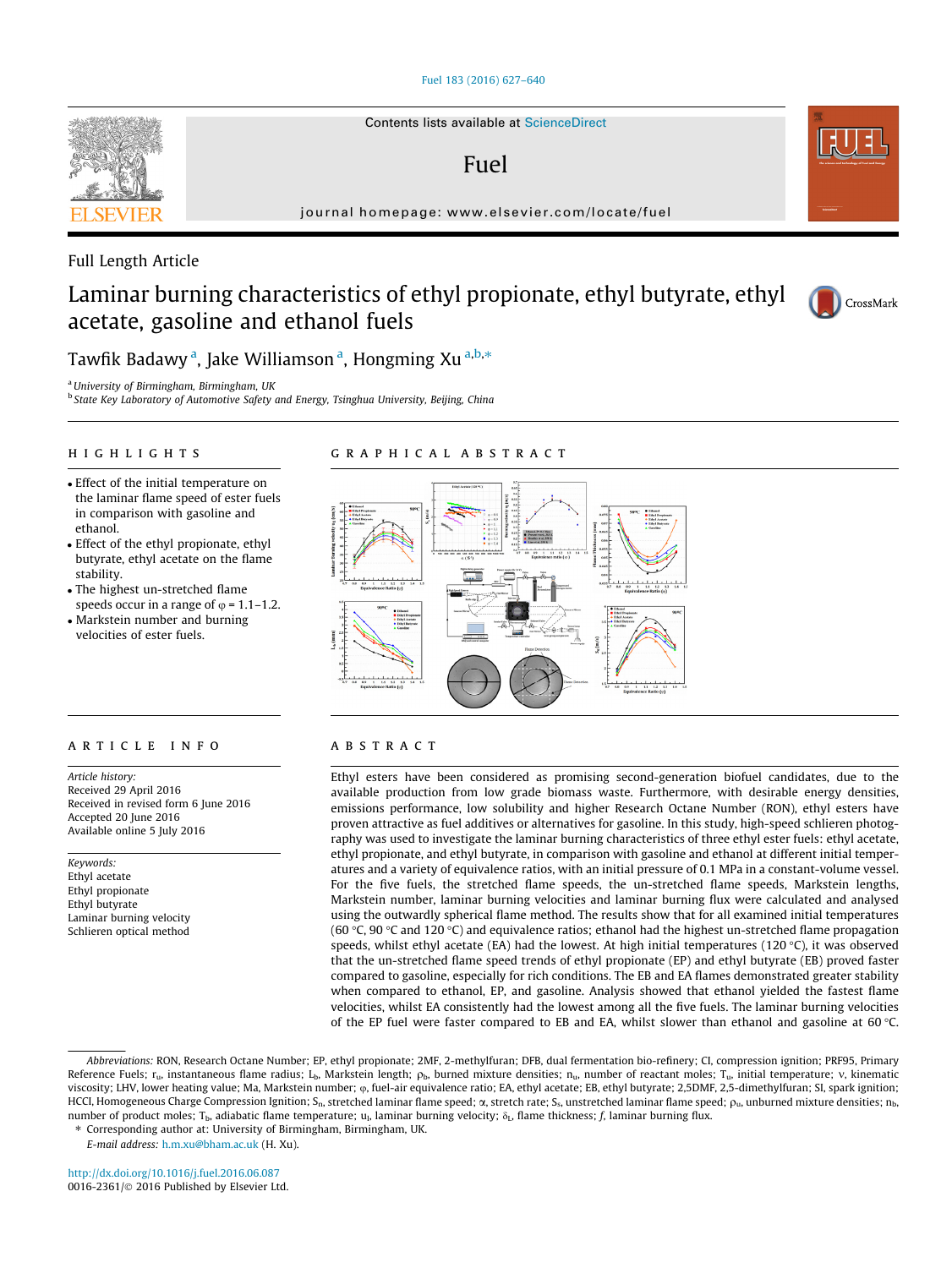Further increase of the initial temperature, up to 120  $\degree$ C, showed the laminar flame speed of EP and EB to be faster than gasoline, indicating a fast-burning property, and potential of improving engine thermal efficiency.

2016 Published by Elsevier Ltd.

## 1. Introduction

With an ever present demand for energy worldwide combined with a growing population and reliance on fuel powered applications (expected to grow by 57% until 2030) [\[1\]](#page--1-0), the dependency on the finite and diminishing supply of fossil derived fuels alongside the requirement for enhanced environmental consciousness had resulted in vast investment, interest and continuous investigation into the future generation of alternative fuels [\[2\].](#page--1-0) The prevalent interest in recent years considered the derivation, functionality and potential of biological fuels, i.e. biofuels, sourced from biomass, with only 3% currently being economically exploited [\[2\]](#page--1-0). As such, research efforts have been focussed towards achieving performance characteristics of equal measure to the current market (ethanol, gasoline and isooctane).

Bio-ethanol has been established as the prominent alternative to gasoline, being mass produced via alcohol fermentation, cementing its matured status (relative to other alternatives) within the bioenergy market [\[3,4\].](#page--1-0) However, whilst bio-ethanol afforded a high volume of production, it resulted in a large energy consumption during processing, negating the benefits of its use as a primary fuel or component blend additive  $[1,5]$ . This was supported by unfavourable physical attributes, including: a low energy density (high gravimetric oxygen content), high volatility, and high solubility (fuel quality affected by atmospheric water content, affecting its long term stability) [\[6\].](#page--1-0)

More recently, breakthroughs in mass production technologies broadened the spectrum of alternative fuels sourced from biomass, with research into the flame and spray characteristics of fructose derived 2-methylfuran (MF) and 2,5-dimethylfuran (DMF) yielding favourable results, with the fuels also exhibiting desirable properties such as: high energy density (close to gasoline and between 30 and 40% greater than ethanol), insolubility (high stability), high boiling point (less volatile), high Research Octane Number (RON) (increased efficiency and resistance to auto-ignition), and low energy consumption during production  $[5-8]$ . Furthermore, investigations into second generation ester biofuels showed a reduction in production complexity, thereby improving the efficiency of the necessary conversion steps (dictated by the engine specific fuel characteristics), yielding high grade fuels without detriment to the net energy balance [\[9–12\]](#page--1-0).

Due to the lower production cost for esters in the dual fermentation bio-refinery (DFB) process, a series of ester oxygenates was evaluated recently for use as gasoline octane providers. It was found that EP, EB and EA as gasoline additives provided a significant increase in the mean octane rating without a drastic change in vapor pressure [\[13\]](#page--1-0). Ethyl ester fuels had several advantages over ethanol and ethers. First, they were not toxic. Second, they had pleasant odor. Third, lower exhaust emissions of carbon monoxide, aldehydes and ketones were expected because of the higher oxidation state of the esters [\[14\]](#page--1-0). Jenkins et al. [\[10\]](#page--1-0) concluded that the ester fuels were completely miscible with gasoline, enabling 50:50 blends, i.e. fuel integration instead of replacement, with EA best suited to SI applications (low melting and flash point).

As an extension of the ester fuels application in spark ignition/ compression ignition (SI/CI), research into Homogeneous Charge Compression Ignition (HCCI) was conducted by Contino et al. [\[11,12\]](#page--1-0) which concluded that EA, EP and EB had a slower ignition rate than ethanol (agreed by Jenkins et al.) [\[10\].](#page--1-0) Furthermore, it was shown that the esters offered no loss of power (energy content of stoichiometric mixtures were similar to ethanol), with an improved mixture preparation (greater enthalpies of vaporisation), and good overall stability at various equivalence ratios. Contino et al. [\[9\]](#page--1-0) also investigated the engine performance and emissions of methyl and ethyl valerates in SIE and found that the esters had a higher flame speed compared to Primary Reference Fuels (PRF95). Moreover, no significant difference was observed for emissions and performance when the engine was running with pure esters compared to PRF95.

[Table 1](#page--1-0) shows the general properties of the proposed fuels for baseline evaluation with ethanol and gasoline. It was noticed that the three fuels demonstrated a reduction in LHV relative to gasoline (20–30% less, due to their oxygen content which itself offered reduced soot formation), but an increase compared with ethanol (10–20% for EP and EB). Furthermore, EP and EB exhibited similar boiling properties (98.89–120 °C) and solubility (low) to that of gasoline, benefitting from reduced volatility and high stability, whereas EA demonstrated properties akin to ethanol, displaying an elevated RON (116) to accommodate higher compression ratios and cycle efficiencies. Collectively, the fuels displayed latent heat of vaporisation similar to gasoline, with flash points indicating potential diversity in application: EA  $(-2.78 \text{ °C})$  in SI; EP and EB (12.22–18.89 $\degree$ C) in HCCI, thereby cementing their combustion credentials [\[10\].](#page--1-0)

The present paper aims to analyse and evaluate the laminar flame speed of three ester biofuels, namely: ethyl acetate (EA), ethyl propionate (EP), and ethyl butyrate (EB), against gasoline and ethanol. Laminar flame propagation characteristics are important fundamental physicochemical properties of a fuel–air mixture for validating the chemical reaction mechanisms and gaining a better understanding of the combustion process in engines [\[15,16\].](#page--1-0) This study forms part of a series of experiments to explore the use of ethyl esters as additive or surrogate fuel for gasoline in SIE, utilising schlieren photography to investigate the laminar flame speed, Markstein length, Markstein number, laminar burning velocity and burning flux at different initial temperatures.

#### 2. Experimental setup

#### 2.1. Schlieren optical method

The laboratory setup for experimentation was a replication of the approach as detailed by Tian et al.  $[5]$  and Ma et al.  $[7]$  with [Fig. 1](#page--1-0) providing a detailed schematic of the arrangement. As shown, a constant volume combustion vessel with two circular quartz observation windows (100 mm diameter) was utilised, alongside eight heating elements, installed at each corner. Temperature modulation of the vessel was implemented via closed loop control, to monitor the heating elements described and allow continuous observation of the fuel-air mixture condition within the chamber. The fuel injection strategy was fulfilled through a Gasoline Direct Injection (GDI) nozzle, which was mounted in the top cover of the vessel, and was driven by an ECU-computer system. Finally, to achieve the necessary spark for ignition, a pair of tungsten electrodes was positioned in the centre of the vessel, with a